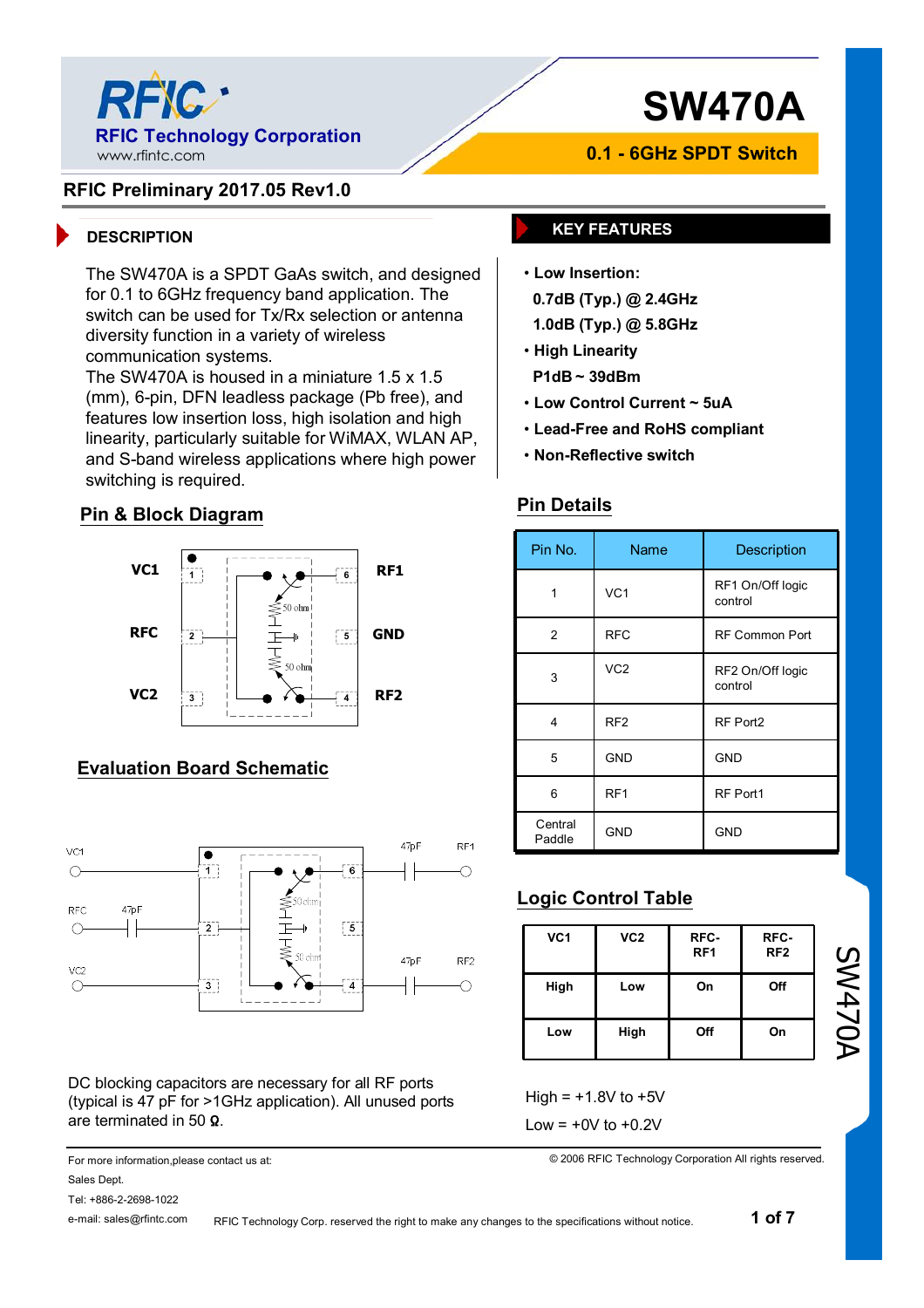

**0.1 - 6GHz SPDT Switch**

### **RFIC Preliminary 2017.05 Rev1.0**

# **Electrical Characteristics for 25 ℃ Ambit Temperature**

|                                     | <b>Specification</b>       |                                  |                                 |                 |                                                                                                               |
|-------------------------------------|----------------------------|----------------------------------|---------------------------------|-----------------|---------------------------------------------------------------------------------------------------------------|
| <b>Parameter</b>                    | <b>Min</b>                 | Typ.                             | <b>Max</b>                      | <b>Units</b>    | <b>Notes</b>                                                                                                  |
| <b>Insertion Loss</b><br>(IL)       |                            | 0.5<br>0.6<br>0.8<br>0.65<br>1.1 | 0.6<br>0.8<br>1.1<br>0.8<br>1.3 | dB              | $DC - 1.0GHz$<br>$1.0 - 3.0$ GHz<br>$3.0 - 5.0$ GHz<br>$2.4 - 2.5$ GHz<br>$4.9 - 5.9$ GHz                     |
| Isolation<br>(ISO)                  | 28<br>27<br>26<br>28<br>23 | 31<br>31<br>30<br>31<br>25       |                                 | dB              | $DC - 1.0GHz$<br>$1.0 - 3.0$ GHz<br>$3.0 - 5.0$ GHz<br>$2.4 - 2.5$ GHz<br>$4.9 - 5.9$ GHz                     |
| <b>VSWR</b>                         |                            | 1.4:1                            |                                 | dB              | $1.0 - 6.0$ GHz                                                                                               |
| IP <sub>1dB</sub>                   |                            | 39<br>35                         |                                 | dB <sub>m</sub> | 1.0 - 6.0GHz, $V_{\text{High}}$ =3V, $V_{\text{Low}}$ =0V<br>1.0 - 6.0GHz, $V_{High} = 1.8V$ , $V_{Low} = 0V$ |
| IIP3                                |                            | 55                               |                                 | dBm             | 1.0 - 6.0GHz, $V_{\text{High}}$ =3V, $V_{\text{Low}}$ =0V<br>$\triangle$ F = 1 MHz, Pin=+15dBm/tone           |
| Switching Speed<br>$T_{ON}/T_{OFF}$ |                            | 200                              |                                 | ns              | 50% control to 90% RF and 50% control<br>to 10% RF                                                            |
| <b>Control Current</b>              |                            | 5                                | 10                              | uA              |                                                                                                               |

Logic High = 3V; Logic Low = 0V;  $T_{\sf A}$  = 25°C; unless otherwise noted.

Note: All measurements made in a 50 ohm system.

SW470A

RFIC Technology Corp. reserved the right to make any changes to the specifications without notice.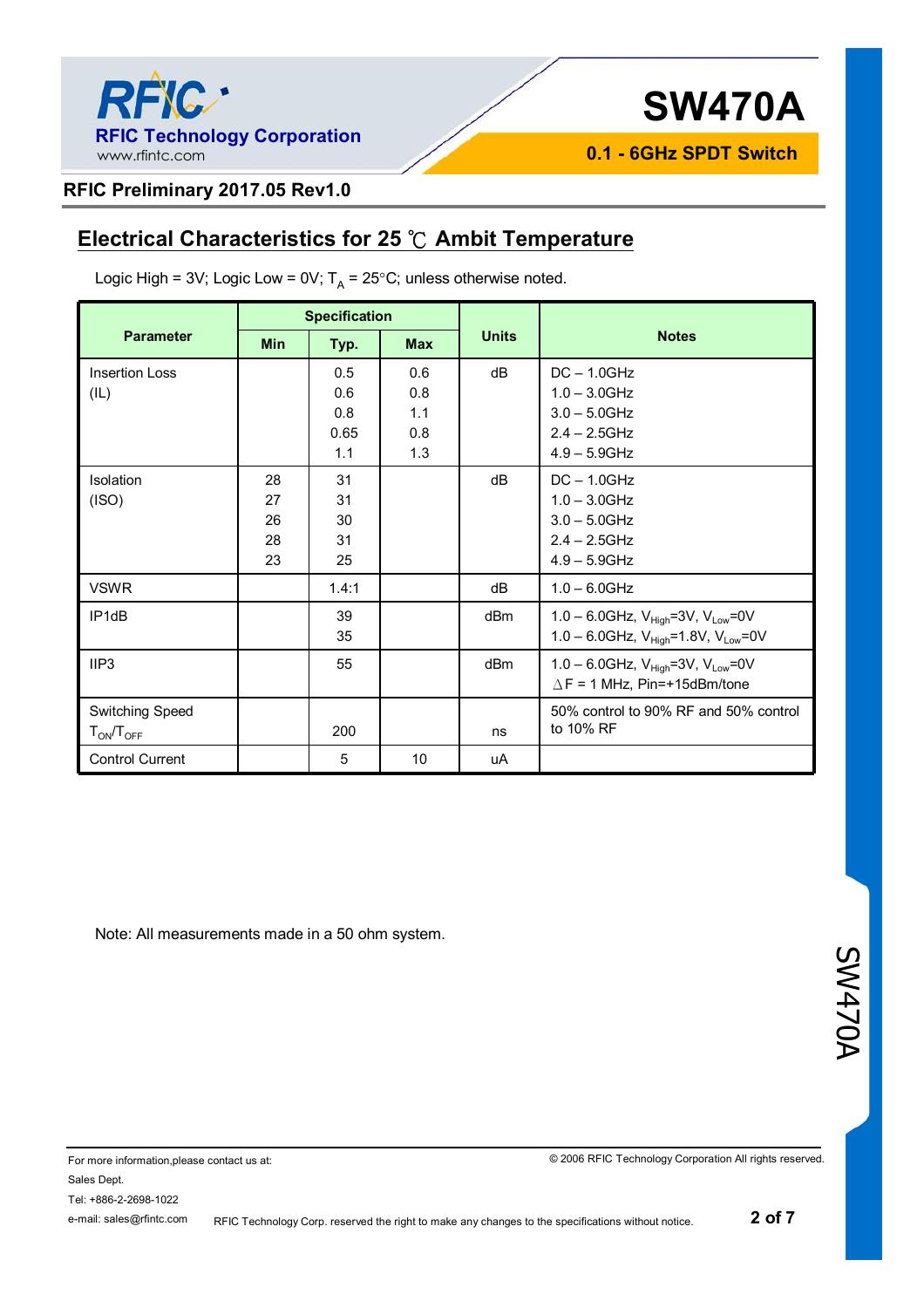

# **SW470A**

**0.1 - 6GHz SPDT Switch**

### **RFIC Preliminary 2017.05 Rev1.0**

# **Absolute Maximum Ratings Important Note:**

| <b>Parameter</b>                                                 | <b>Rating</b>    | <b>Unit</b> |
|------------------------------------------------------------------|------------------|-------------|
| Gate-Source Voltage $(V_{GS})$                                   | $+6$             | V           |
| <b>RF Input Power</b><br>(under acceptable bias state, > 500MHz) | $+38$            | dBm         |
| <b>Operating Ambient Temperature</b>                             | $-40$ to $+85$   | ĈС          |
| Storage Temperature                                              | $-65$ to $+150$  | °C          |
| Moisture Level                                                   | MSL <sub>1</sub> |             |
| <b>ESD Level</b>                                                 | Class 1A HBM     |             |

# **Typical Characteristic Chart**

**(RFC to RF1, RF2 (0, 2.7 V), TOP = +25℃)**

The information provided in this datasheet is deemed to be accurate and reliable only at present time. RFIC Technology Corp. reserves the right to make any changes to the specifications in this datasheet without prior notice.



### **Caution: ESD Sensitive Appropriate precaution in handling, packaging And testing devices must be observed.**



For more information,please contact us at:

Sales Dept.

 $\overline{0}$ 

 $-0.2$ 

 $-0.4$ 

 $-0.6$ 

 $-0.8$ 

 $\overline{a}$ 

 $-1.2$ 

 $-1.4$ 

 $-1.6$  $-1.8$ 

 $-2$ 

 $\bf{0}$ 

 $-5$ 

 $-10$ 

 $-20$ 

 $-25$ 

 $-30$ 

 $-35$ 

 $-40$ 

Return Loss(dB)  $-15$ 

Insertion Loss(dB)

Tel: +886-2-2698-1022

e-mail: sales@rfintc.com RFIC Technology Corp. reserved the right to make any changes to the specifications without notice. SW470A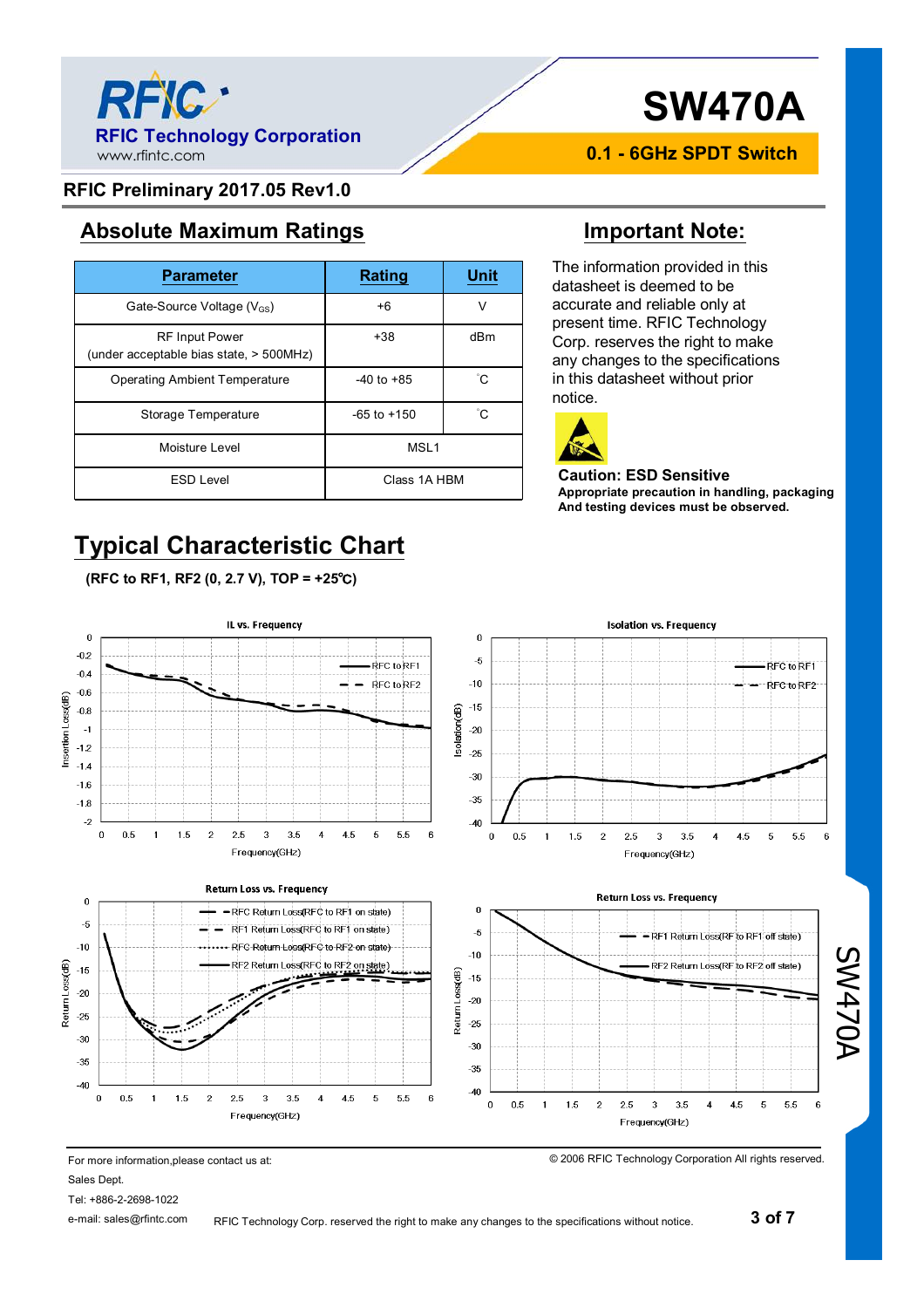



**0.1 - 6GHz SPDT Switch**

### **RFIC Preliminary 2017.05 Rev1.0**

# **Package Outline**

# **Top View <b>Bottom View**





# **Side View**



|        | Dimensions in Millimeters |          |       |  |
|--------|---------------------------|----------|-------|--|
| Symbol | MIN                       | NOM      | MAX   |  |
| А      | 0,35                      |          | 0,40  |  |
| A1     | 0.00                      |          | 0.05  |  |
| Α2     | 0.223                     |          | 0.273 |  |
| ΑЭ     |                           | 0.127REF |       |  |
| b      | 0.15                      | 0.20     | 0.25  |  |
| D      | 1.45                      | 1.50     | 1,55  |  |
| Πl     |                           | 1.2BSC   |       |  |
| E      | 1,45                      | 1,50     | 1,55  |  |
| E1     |                           | 0.70BSC  |       |  |
| E2     |                           | 0.30BSC  |       |  |
| e      |                           | 0.50BSC  |       |  |
| L      | 0.15                      | 0.20     | 0.25  |  |
| θ      | $-12$                     |          | Ω     |  |
| ccc    |                           | 0.08     |       |  |
| М      |                           |          | 0.05  |  |
| Burr   | 0.00                      | 0.03     | 0.06  |  |

SW470A

© 2006 RFIC Technology Corporation All rights reserved.

For more information,please contact us at: Sales Dept.

Tel: +886-2-2698-1022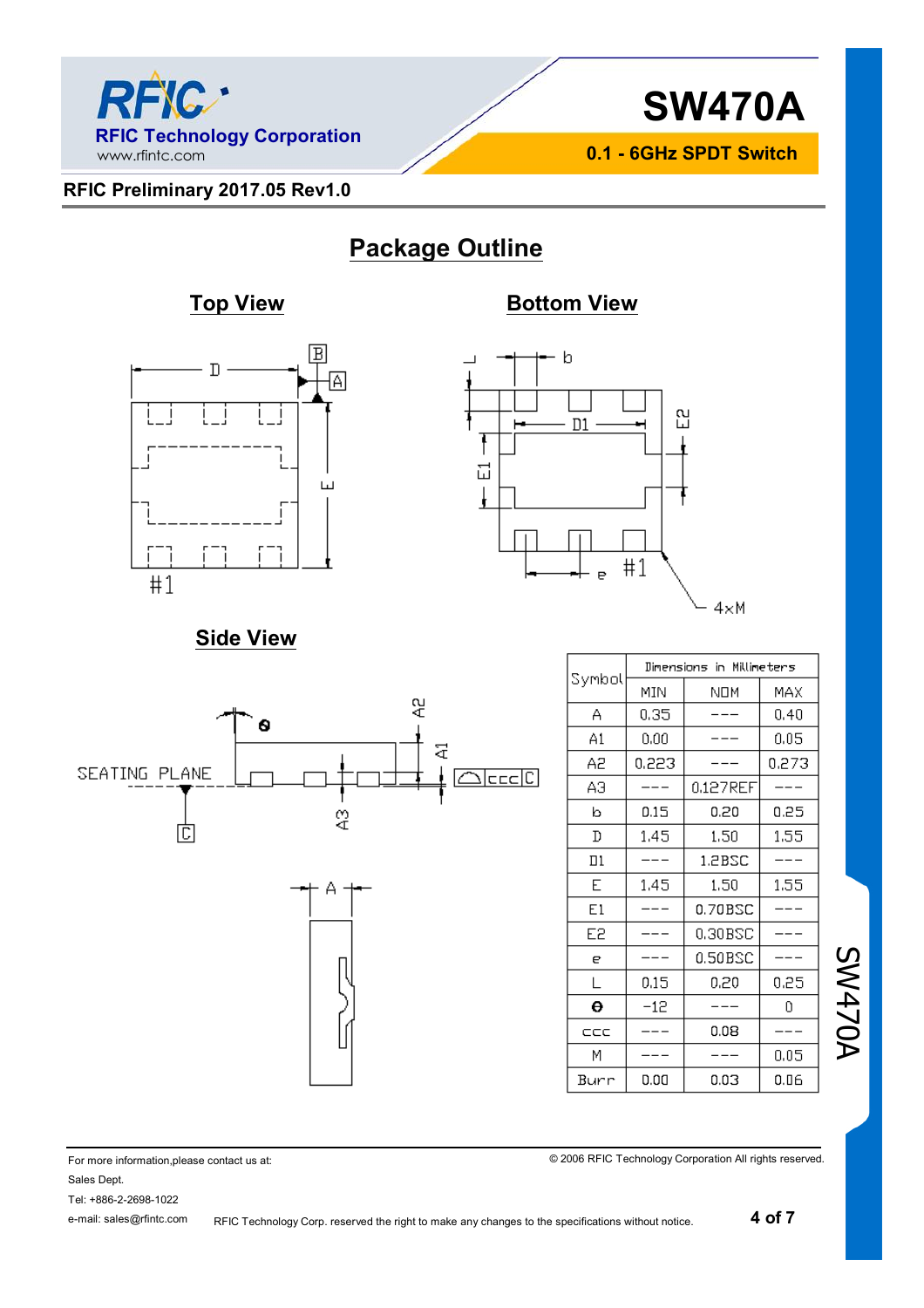



**0.1 - 6GHz SPDT Switch**

**RFIC Preliminary 2017.05 Rev1.0** 

# **Suggested PCB Layout**

## **I/O Pin, Central PAD Layout**

**GND Via Layout**





**Unit : mm**

SW470A

For more information,please contact us at: Sales Dept. Tel: +886-2-2698-1022 e-mail: sales@rfintc.com

RFIC Technology Corp. reserved the right to make any changes to the specifications without notice.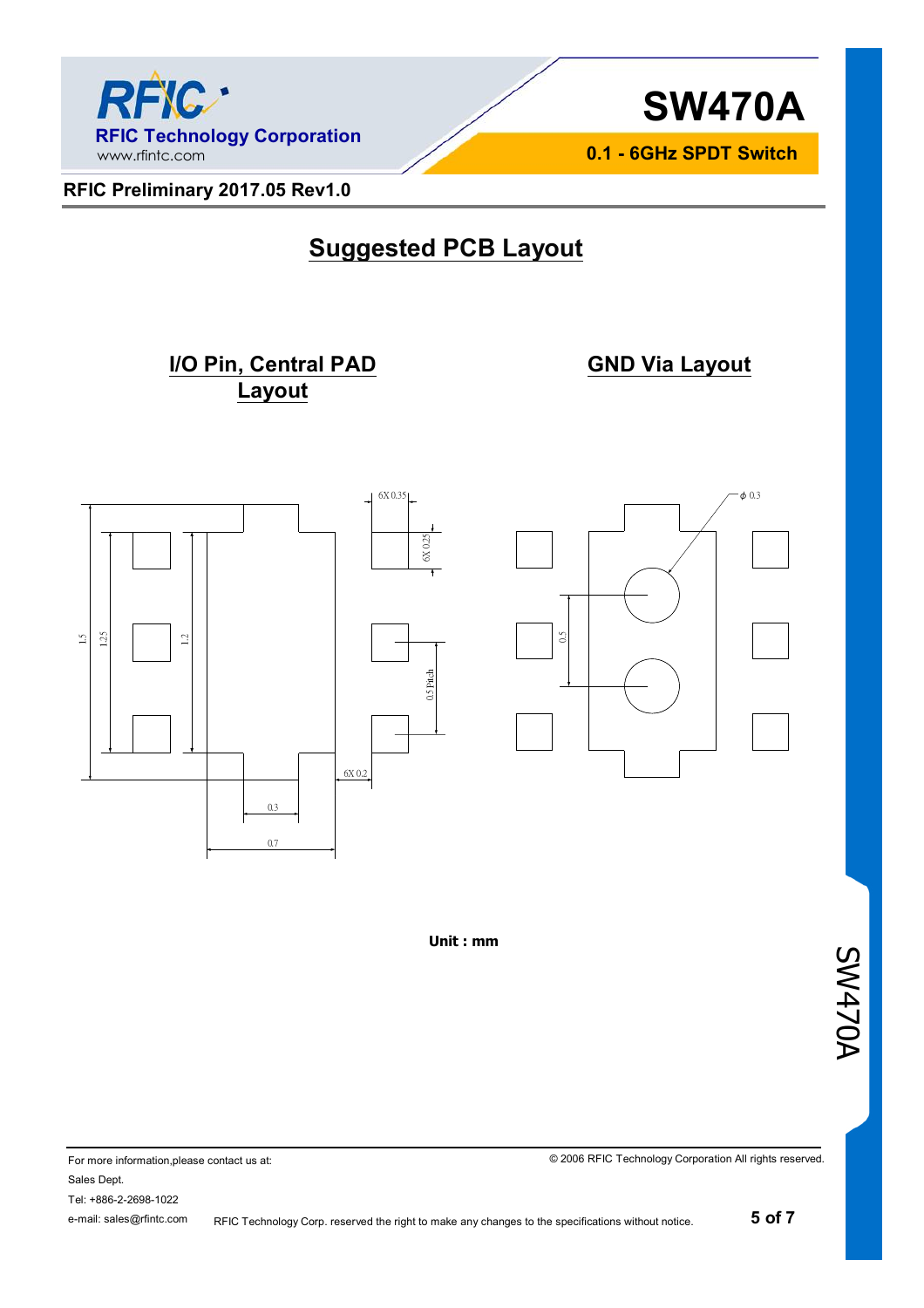

**RFIC Preliminary 2017.05 Rev1.0** 

**SW470A**

**0.1 - 6GHz SPDT Switch**

**Packing**

### Pln 1 Indicator ∩ ाठ ि তি lo END **START**  $0 0 0 0 0 0 0 0 0 0 0$ 16  $\begin{array}{c|c} \circ & \circ & \circ & \circ & \circ \end{array}$  $\begin{array}{ccccccccccccccccc} \circ & \circ & \circ & \circ & \circ & \circ & \circ \end{array}$ di  $\circ$  $\circ$  $\Omega$  $\Omega$ 000000000000000000000000000000000 泡 回 回 Г SEALED COVER TAPE-SEALED COVER TAPE-.<br>SEALED COVER TAPE<br>WITH 3K COMPONENTS **FIXING** LEATER--TRAILER-TAPE **NO COMPONENTS** NO COMPONENTS-SPECIFICATION **ITEM** Devices Gr. 2011 1011 12<br>(mm)(minimum) PKG. Tape Reel Per Width Size TYPE LEADER COVER TAPE WITH EMPTY CAVITIES B40(210格) Reel (mm) TRAILER COVER TAPE WITH EMPTY CAVITIES 400(100格)  $7<sup>o</sup>$ 3000 8 \$KI(KSDN 15x15x155-81) 100 FIXING TAPE 1200 PROTECTIVE BAND (t=1.0mm)



|                    | , Menge '<br>label | .<br>BAND        | ൸<br>₹ |
|--------------------|--------------------|------------------|--------|
| <b>Part Number</b> | <b>Reel Size</b>   | <b>Tape/Reel</b> |        |
| <b>SW470A</b>      | 7 inch             | 3000 PCS         |        |

For more information,please contact us at: Sales Dept.

© 2006 RFIC Technology Corporation All rights reserved.

Tel: +886-2-2698-1022 e-mail: sales@rfintc.com